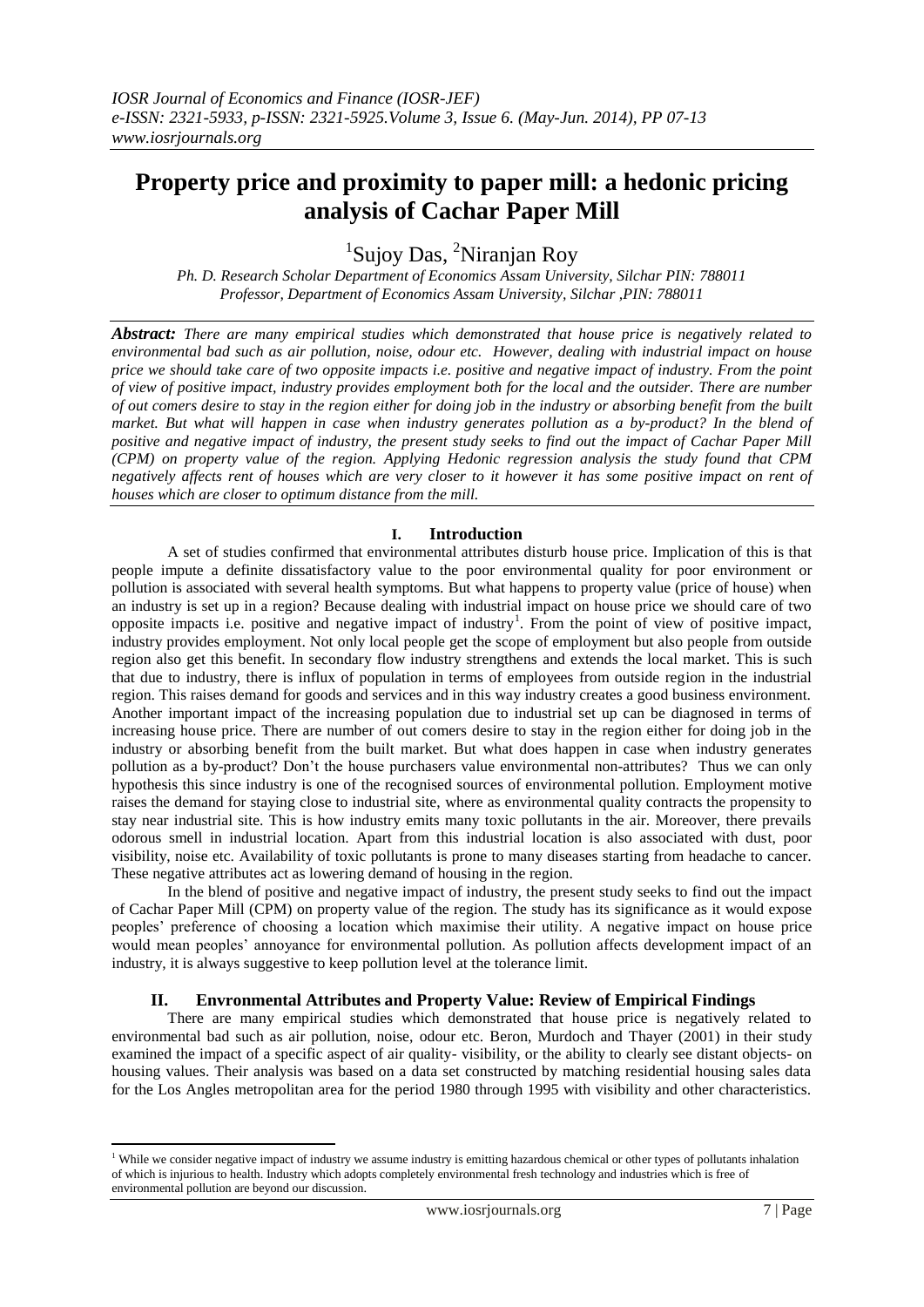The study found that visibility differences were capitalised into housing values, producing a measurable hedonic price gradient.

 Parikh et al (1994) has estimated the hedonic property price equation to find out the effects of air pollution on property value in Mumbai. They measured air quality in terms of suspended particulate matter (SPM). The result found that air pollution affects the rent negatively. As the concentration of SPM increases the house price falls.

 However to find out industrial impact on house price one problem might have to face that data of various air pollutants are not easy to collect point basis. There are a few studies which used distance as proxy of pollution. For example, Deaton and Hoehn (2004) used distance from hazardous waste site as a proxy of pollution, Flower and Ragas (1994) for oil refinery, Michacles and Smith (1990) for hazardous landfills, Saphores and Benetez (1994) for smelly local polluters.

 Saphores and Benitez (2005) evaluated the impact of local industrial odours on surrounding residential houses for four southern Calfornia cities. They flagged houses located at various distances from car point shops and smelly polluters. After accounting for heteroscadasticity through feasible GLS, authors found a statistically significant negative relationship between house prices and smelly pollutants.

 Hanna (2007) analysed the effect of polluting manufacturing facilities on the economic characteristics of nearby neighbourhoods. It tested the hypothesis that communities exposed to high levels of pollution would have lower house prices and poorer residents than cleaner locations. The econometric model treated pollution and income as simultaneously determined variables. Author used multiple equation, fixed effect model to account for cross section and time varying biases. The study used toxics released inventory (TRI) and census data from 1980s for the six New-England states. The estimates of the study suggested that being a mile closer to a polluting manufacturing plant reduces house values by 1.9%.

 Therefore, we have found from the above distance based studies that house price is positively related to distance from a polluting source. However, this is not clear to what extent distant reflects positive relationship with polluting source. In underdeveloped region where there is immense unemployment, this positive relationship between property value and distance from polluting source seems to be weaker. This depends on peoples' preference for a location considering severity of pollution and positive spread effect of industry.

# **III. Individuals' Preference in Choosing a Location**

## A Theoretical Issue

While choosing a location individual is guided by many factors or attributes such as availability of market, school, bank, post-office, hospital or nursing home, transport & communication, crime factor etc. Apart from these factors environment also plays a significant role in individual utility function.

 Suppose, an individual wants to purchase a house from two alternative locations A and B. while A and B have same attributes. The only difference between these two locations is that in location B, a large scale industry has been built up. The result of the establishment of that industry local market soars up.

 Individual wants to either maximise his profit or minimise his cost. If he locates at B, he maximises his income. But environmental cost of such a move is positive. Now, consider location A which is far away from B. At location 'A' opportunity cost of losing income is higher, but then environmental cost is zero. Therefore, the person has two extreme locations roughly featured by income and costs differentials. Now, what is the feature of mid-places between A and B? If the individual moves forward towards location A, opportunity cost will continually fall and environmental cost will continually rise. Here we will resort to some assumptions to give a logical stand.

## **Assumptions:**

- 1. Hypothetical individual wants to maximise his gain or minimise his cost.
- 2. There is no possibility of moving from one location to another location to capture benefit.
- 3. Environment cost is positive in location B and it falls continually when he moves away from B to A.
- 4. Location B has higher income earning scope and this scope comes down continually as the person moves from location B towards A, and vanishes at location A.

 Now question comes forth, where does our rational individual would prefer to locate? He faced with a trade off between income and environmental cost. In one side he wants to maximise his income. But this involves high environmental cost. Ideal location for individual will be where his total cost is minimum. Let us explain the simplified system with the help of table 1 where opportunity cost of locating away from industry and environmental cost of living closer to industry is presented with varying distance from industry.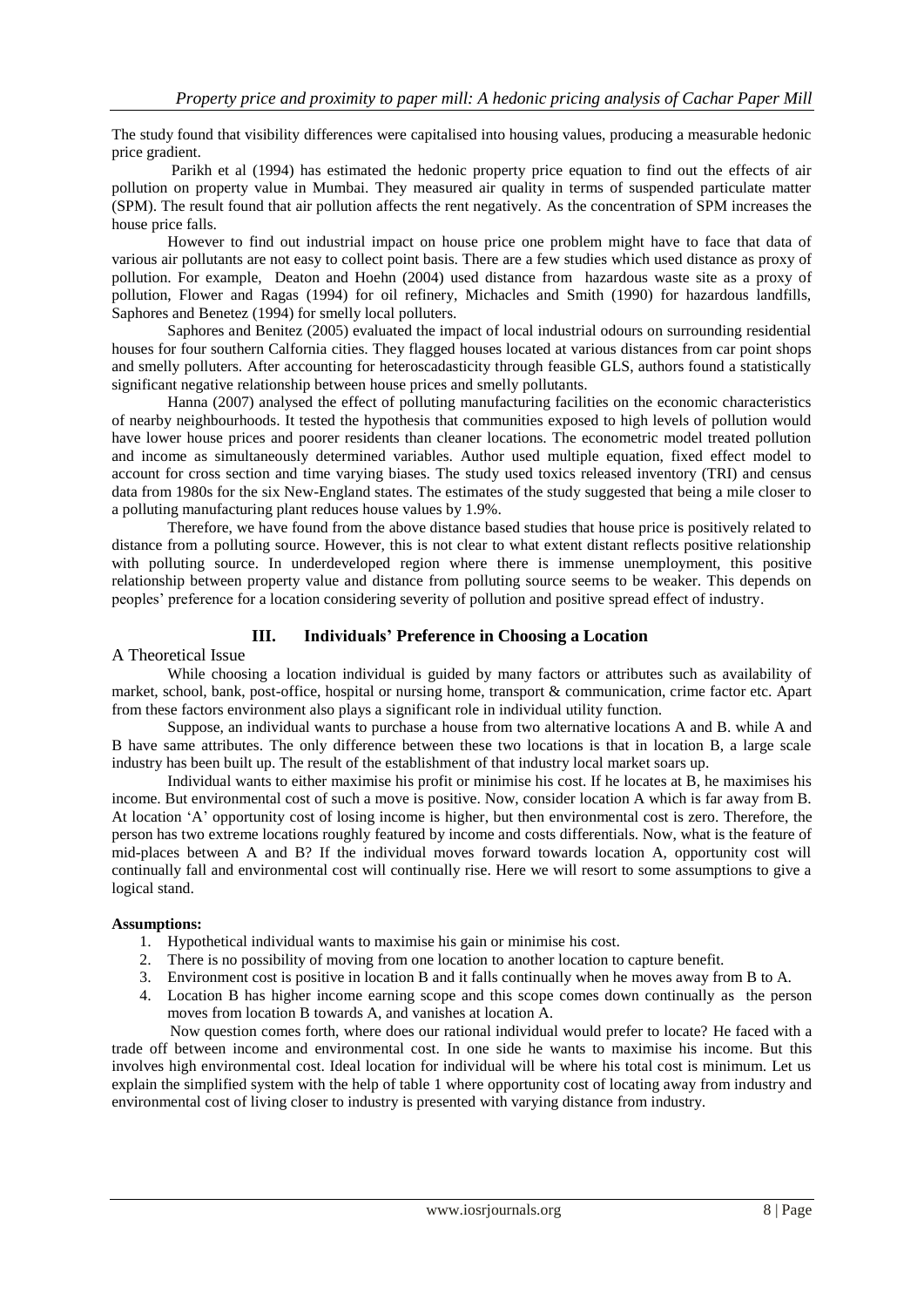| $n_{\text{max}}$ |                   |                  |                                |            |
|------------------|-------------------|------------------|--------------------------------|------------|
|                  | Distance $(k.M.)$ | Opportunity cost | Environmental cost/Health cost | Total cost |
|                  |                   |                  | 500                            | 500        |
|                  |                   | 150              | 350                            | 500        |
|                  |                   | 175              | 300                            | 475        |
|                  |                   | 250              | 200                            | 450        |
|                  |                   | 400              | 80                             |            |
|                  |                   | 500              |                                | 500        |

Table 1: Hypothetical Presentation of Opportunity Cost and Environmental Cost with Varying Distance from Industrial Set-up.

We can see the opportunity cost is zero at distance 1 K.M. from industry. Opportunity cost increases as distance from industry increases. This is because spread effect of industry gets weaker while moving away from industry. On the otherhand, we assumed industry emerges toxic pollutants which impairs health. Therefore, at distance 1 K.M. (d1) environmental cost is highest and it continually falls as distance from industry increases and at a certain distance (say 5 K.M.) this cost disappears. It will be profitable for the concerned individual if he choose such location which minimises his total cost, i.e., cost of losing income if one stays at centre and environmental cost. The fourth column of the table shows that at distance 4 K.M. total cost is minimum. Therefore, a rational individual will locate at a distance of 4 K.M. from industry.

 To put this in different fashion we assume opportunity cost increases at a rate 'r' at each successive distances where at distance 1 K.M. 'r' is kept zero. Therefore, at distance d opportunity  $cost(C<sub>opp</sub>)$  will be :

Copp = (d – 1)r, where d= 1,2,3,....,n. .............................. (1)

 Now again we assume, environmental cost or health cost decreases at a rate 'h' in each successive distance where at distance n 'h' is kept zero showing zero environmental cost. Then, environmental cost or health cost in distance d will be as follows:

 $C_{env} = (n - d)h$ , where  $d = 1, 2, 3, \dots, n, \dots, \dots, \dots, \dots, (2)$ 

 If we add opportunity cost and environmental cost we find total cost at each distance. This can be written as:

 $C = C_{opp} + C_{env}$ 

= (d – 1)r + (n – d)h ....................................... (3)

 Total cost C at initial distance d1 is very high as revealed by table 1 due to excessive environmental cost. However, C starts declining at successive distances till a point after that C again moves upward due to increasing opportunity cost. This gives a U shaped cost curve.

 Thus in quadratic form we express our cost function as: C = (d – 1)<sup>2</sup> r + (n – d)<sup>2</sup> h + (d – 1)r + (n – d)h ......................................... (4)

To find out optimum distance to locate we differentiate C with d and setting it equal to zero we find:

 $\boldsymbol{d}$  $\frac{ac}{dd}$  = 2 (d – 1)r - 2 (n – d) h + r – h = 0

d = ................................................ (5)

 However, an individual will prefer to locate within the distance of 1 K.M. from industry if we suppose environmental cost is zero. Because, then he can maximise his income benefit.

 Now let us introduce rent as a function of economic development or economic benefit of industrial set up or positive income impact of industry and environmental cost.

 $Rent(R) = f($  economic development(ED), environmental cost(E))

Such that, 
$$
\frac{dR}{dED} > 0
$$
 and  $\frac{dR}{dE} < 0$ 

 Implication of this is that rent is positively related with economic development of industrial set up. The second case indicates a negative relationship between rent and environmental pollution. Environmental pollution is one sorts of negative attribute. Hence it affect house price negatively.

 Alternatively we can also say that rent is function of cost i.e. opportunity cost of loosing income and environmental cost such as:

 R = f(Cost(C)) = f( Copp, Cenv) ............................. (6) Let us write Rent function as... R = a – βC ........................................ (7) R= a – β[ (d – 1)r + (n – d)h] ....................... (from equation 3) d = - βr+ βh ................................ (8) From equation (8) we can not say  $\frac{dA}{dd}$  >/< 0; if h>r then  $\frac{dA}{dd}$  >0 and vice versa. If however cost function is in quadratic form then, From equation (4) and (7), we write, R = a – β[(d – 1)<sup>2</sup> r + (n – d)<sup>2</sup> h + (d – 1)r + (n – d)h] .................................. (9)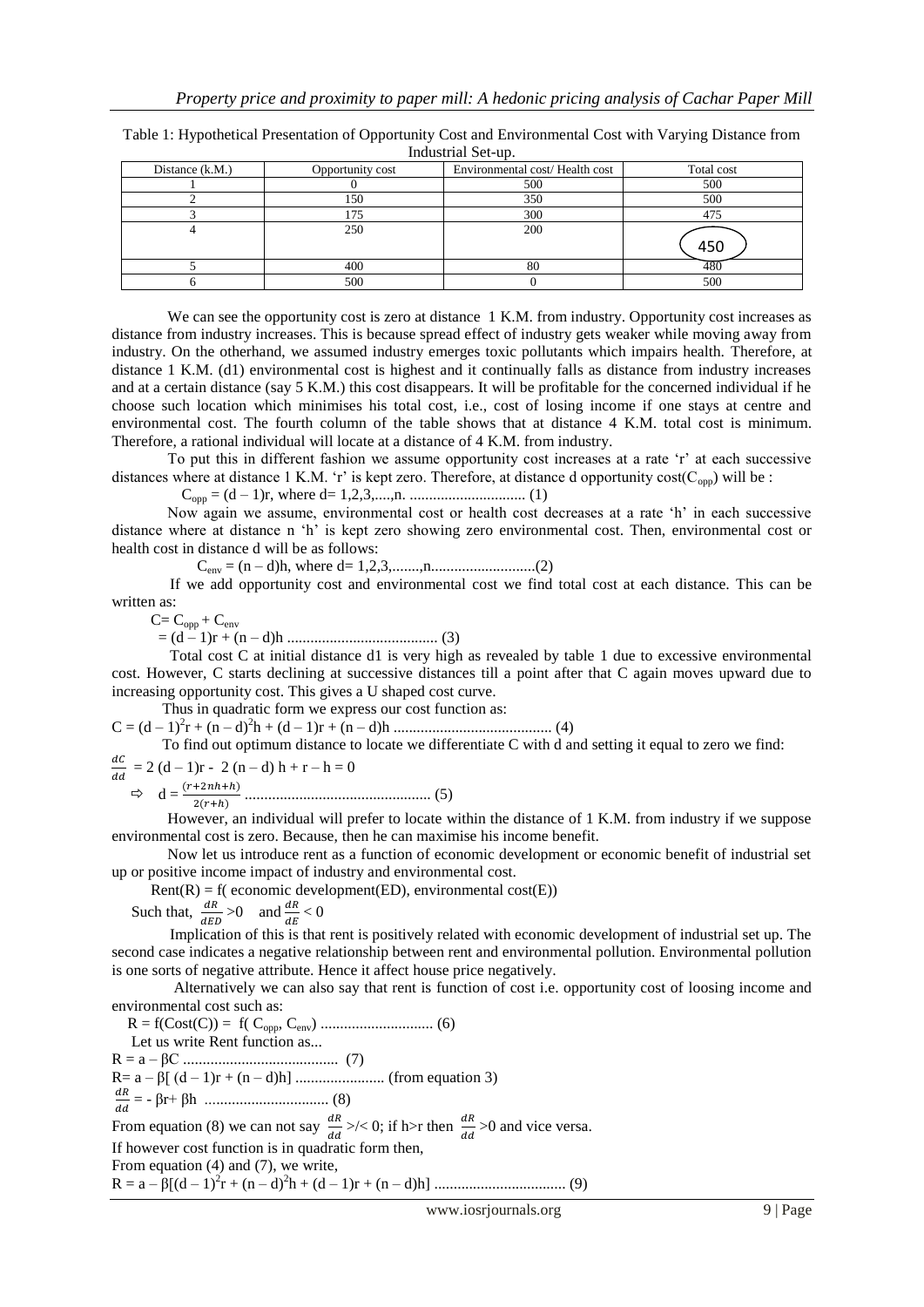## Now,

d = - 2β(d-1)r +2β(n – d)h – βr + βh .................................... (10)

Again looking at equation (10) we can not clearly say that  $\frac{dA}{dd}$  is greater than zero or less than zero. Thus in our forthcoming section using an empirical data we will test the relationship of rent with distance from CPM.

#### **IV. Study Area and Data**:

**Study Area**: Cachar Paper Mill is located at Panchgram and in the district of Hailakandi. It is one of the few large scale industrial undertakings of Barak Valley and in the North Eastern part of India, particularly the Southern part of North East region covering Tripura, Mizoram, Manipur, and Meghalaya & Southern Assam .The mill has started its production in 1988. The main raw material of paper production is bamboo. Despite lack of infrastructural support, CPM has a continuous record of steady improvement for a series of years. During the year 2006-07, the mill recorded the highest annual production of 1,03,155 MT after utilizing 103% of its capacity. The mill is situated at the bank of river Barak. The mill also generates a good number of employments in the tiny sector in the economy of Barak Valley.

**Data:** The study is based on primary survey. As a first step of data collection we have chosen certain locations which maintain consecutively increasing distance from CPM. The chosen locations are: Panchgram, Thandapur, Bokhrihawor, Uttar kanchanpur, Kathakhal and Salchapra. In the second step we have identified rental houses of each location. Then out of these rental houses, using random sampling method and Yammne's sampling size determination technique (1970) we have selected 200 rental houses for intensive study. The basic characteristics of these locations are more or less homogeneous. Only visible difference is that there is a paper mill near Panchgram and Uttar Kanchonpur. Uttar Kanchonpur has the shortest distance from CPM.

### **V. Methodology**

To find out impact of Cachar Paper Mill on property value we have resorted to hedonic pricing method (Rosen, 1974). The hedonic pricing approach derives from the characteristics theory of value first proposed by Lancaster(1966) and Rosen (1974). This seeks to explain the value of a commodity as a bundle of valuable characteristics where one or more of these characteristics may be environmental (Hanley, Shogren and White,1997 ). In order to estimate a hedonic price function, it is necessary to gather data on house sale prices and all characteristics of those houses thought relevant to their value (Hanley, Shogren and White, 1997). For a house, relevant characteristics include structural features (such as number of rooms, bathrooms, square footage), neighbourhood characteristics (crime, distance to supermarket etc.), location (e.g. distance to the ocean) and environmental quality (Saphores and Benitez 2005). For the present study we have chosen a set of variables considering the characteristics of the region. Distance from CPM is considered as proxy of industrial pollution as well as income impact of industry. The chosen variables for the present study are:

### **5.1 The Variables and Model**:

Depended Variable: Rents of houses' are treated as depended variable.

#### **Independent Variables:**

Structural variables: house type, number of rooms, average size of room, availability of sanitary latrine, availability of attached bathroom, availability of water facility, availability of electricity.

Neighbourhood variable: distance from market, distance from main road, distance from bank, distance from school, distance from town.

Environmental variable: distance from Cachar Paper Mill.

Other variable: Number of years the household is residing.

The hedonic regression model is given as follows:

lnP =  $\alpha$  + β1 distance from CPM + β2 (distance from CPM)<sup>2</sup> + β3 House type + β4 No of Rooms + β5 Size + β6 sanitary latrine + β7 Availability of attached bathroom + β8availability of water facility + β9 availability of electricity + β10 distance from market + β11 distance from Main road + β12 distance from Bank + β13 distance from town + β14 distance from school + β15 No of years of residing + Ui

### **Prevalence of multicolinearity among independent variables:**

Before running the regression equation we have found existence of problem of multicolinearity among variables. Therefore, by using principal component analysis we have built three indices. These are: Housing Infrastructure Index, Housing accommodation Index and Neighbourhood Index.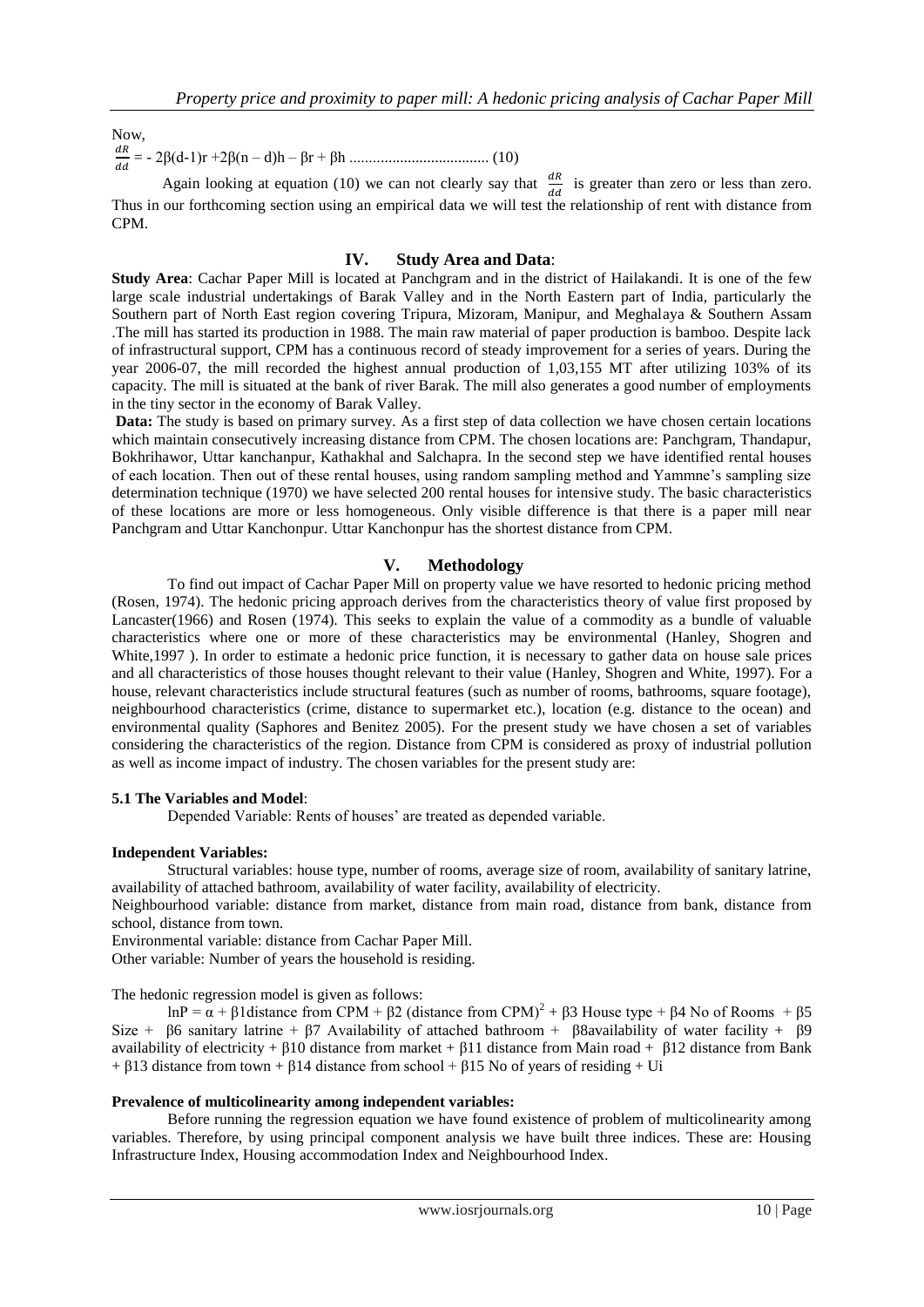**Housing Infrastructure Index (HII)**: we have chosen three variables for determining quality of house type. The variables are, viz, house type (i.e., Katcha or Pucca), no of rooms and size of room. Rent of a house is expected to rise with the rise in housing infrastructure index. The index is formed as follows:

HII = w1House Type + w2 No of Rooms + w3 Size of Room ............................. (11)

W1, w2 and w3 are chosen after accomplishing principal component analysis for these three variables.

**Housing Accommodation Index (HAI)**: this index reflex the status of housing accommodation such as whether the household has sanitary latrine, attach bathroom and water facility. This index is also expected to affect house price positively. The index looks as follows:

HAI = w11 Availability of sanitary latrine + w22 Attach Bathroom + w3 Water Facility ................. (12)

**Neighbourhood Index (NI):** this index deals with the status of location of the house. The neighbourhood characteristics that we have included are distance from main road, distance from market, distance from bank, distance from educational institute, distance from nearest town. Remoteness of the location from the above mentioned centres is expected to affect house price negatively. However, the affect on house price in a location which is very proximity to road or market is ambiguous as noise like factors in market or road area may create disutility among people residing there. The index is constructed as follows:

NI = w13 Distance from Main Road + w23 Distance from Market + w33 Distance from Bank + w43 Distance from School + w53 Distance from nearest town..................................... (13)

The value of w's are chosen from principal component analysis and these are given in the table 2.

| Index | Variables/components             | Weights/loadings |        |
|-------|----------------------------------|------------------|--------|
| ΗП    | House Type                       | W11              | 0.695  |
|       | Number of rooms                  | W12              | 0.631  |
|       | Size of the room                 | W13              | 0.469  |
| HAI   | Availability of sanitary latrine | W21              | 0.632  |
|       | Attach bathroom                  | W22              | 0.733  |
|       | Water facility                   | W23              | 0.464  |
| NI    | Distance from main road          | W31              | 0.3054 |
|       | Distance from market             | W32              | 0.9026 |
|       | Distance from bank               | W33              | 0.9021 |
|       | Distance from school             | W34              | 0.876  |
|       | Distance from nearest town       | W35              | 0.385  |

Table 2: Weight Assigned to Various Attributes by Principal Component Method

**The Model**: finally we have selected the hedonic model as follows:

Ln HP = β0 + β1 DISCPM+ β<sup>2</sup> (DISCPM)<sup>2</sup> + β<sup>3</sup> HII + β<sup>4</sup> HAI + β<sup>5</sup> NI + Ui .......................(14)

**5.2 Optimum Distance**: optimum distance from CPM is the distance from CPM where positive impact of CPM minus negative impact is maximum. In other words at optimum distance house rent should be maximum. We can find out optimum distance from CPM by differentiating the hedonic price function with respect to DISCPM. This is given as below:

Ln HP =  $\beta_0$  +  $\beta_1$  DISCPM+  $\beta_2$  (DISCPM)<sup>2</sup> +  $\beta_3$  HII +  $\beta_4$  HAI +  $\beta_5$  NI + Ui

Or,  $HP = e^{\beta 0 + \beta 1 \text{ DISCPM} + \beta 2 \text{ (DISCPM)} 2 + \beta 3 \text{ HII} + \beta 4 \text{ HAI} + \beta 5}$ 

Now, to find out optimum distance we differentiate HP() with respect to DISCPM and set it equal to zero: Or,  $\delta$ HP/ $\delta$ DISCPM =  $\beta_1 + 2 \beta_2$ DISCPM = 0

- $\Rightarrow$   $\beta_1 = -2 \beta_2$ DISCPM
- $\Rightarrow$  DISCPM =-  $\beta_1/2\beta_2$
- Optimum distance =- β1/ 2β<sup>2</sup> ............................................ (15)

### **VI. Result and Discussion**:

The result of the present study is subdivided into two sections. In section I distance –wise distribution of rent is analysed and in section II the result of hedonic regression equation is discussed.

### **6.1 Distance-wise distribution of rent**:

In this section, we simply plot the mean value of the rent of houses against each distance. This is presented in the table 3.

| Mean              |        |        |        |         |       |     |        |     |
|-------------------|--------|--------|--------|---------|-------|-----|--------|-----|
| Rent              | 414.28 | 788.88 | 805.55 | 1036.11 | 1350  | 800 | 864.28 | 500 |
| Location/Distance | 0.5    |        | ن. 1   | ∸       | ل د ک | سه  |        | 10  |
| from CPM          |        |        |        |         |       |     |        |     |

Table 3: Distance-wise Distribution of Mean Rent

Source: Field Survey 2011-12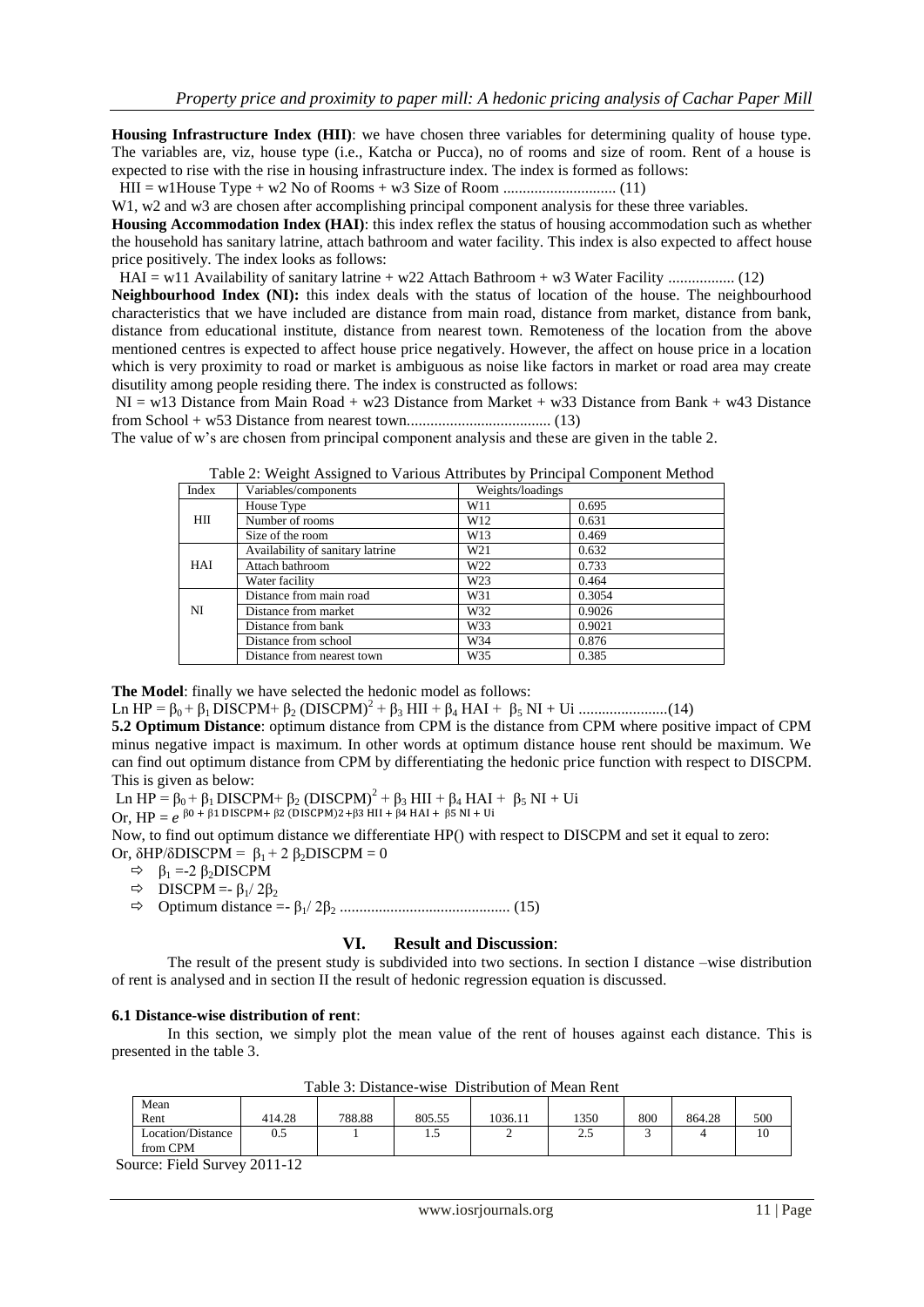Table 3 reveals that mean house rent at very close to CPM is smallest. As the distance moves from 0.5 K.M., toward upward rental value starts increasing. At distance 2.5 K.M. from CPM, the table exhibits the highest average house rent. First implication of distribution of average rent distant-wise is that average value of rent increases while distance from CPM increases. However, rent starts falling after it reaches 3 K.M. away from CPM. The reason that we can explain behind this is that at very close to paper mill, i.e. distance less than 0.5 K.M., negative environmental attributes or pollution is expected to prevail largely. People who live very proximity to a polluting industry have to tolerate many negative attributes such as industrial odour, dust, noise, and other smelly or hazardous chemical emitted by industry. These negative attributes harm peoples' utility and create a downward pressure in housing demand as well as price in such location. Question automatically arises what is the income impact of industry which should drive rent of house upward. First thing is that at very proximity to industry negative attributes persists in such exorbitant rate that it harms development impact too. Employees of industry and other beneficiaries prefer to choose such location which minimises their total cost, i.e., environmental cost and opportunity cost. Therefore, demand of such location which in one side relatively adjacent to industry and in other side environmental impact is at endurable level. That is the reason rent in such location is comparatively higher than the location very proximity to an industry provided that rent is function of cost. It is also revealed from the table (3) that as distance from CPM increases rent also increases. Secondary impact of industry i.e. expansion of other business activities is also higher in such location which generally grows up basing on demand which is readily available at optimum distance from industry. The total impact that is direct income impact and indirect income impact of industry makes the preferred location a business or commercial centre. Due to this development aspect again create an upward pressure on housing demand and hence on rent. Now what is the implication of second finding? That is rent falls beyond a distance which we termed as optimum distance. The spread effect of industry dries up by degrees while moving away from industry and therefore, housing demand also comes down.

## **6.2 The Result of Hedonic Regression**:

The analysis of the impact of industry on house rent which is presented in 6.1 will be erroneous until and unless we control other attributes which simultaneously affect house rent. Therefore in this section we will analyse the result of hedonic regression which considers other expected attributes related to house price. Table (4) provides the estimation of the model. While conducting the regression analysis we have detected the problem of heteroscedasticity using White test. Therefore to come out of the problem standard errors have been corrected by using White( 1980) heteroskedasticity-consistent standard errors & covariance matrix.

| Explanatory     | Dependent Variable: In HOUSE RENT |             |  |
|-----------------|-----------------------------------|-------------|--|
|                 | Coefficient                       | t-stats     |  |
| Constant        | 2.33                              | $17.5*$     |  |
| DIS <sub></sub> | 0.08                              | $2.409**$   |  |
| DIS2            | $-0.005$                          | $-1.85**$   |  |
| HII             | 0.0029                            | $2.28**$    |  |
| HAI             | 0.218                             | $4.11*$     |  |
| ΝI              | $-0.026$                          | $-2.71*$    |  |
| YRSDNG          | $-0.021$                          | $-1.81**$   |  |
|                 | Adj $R2 = 0.41$                   | $F = 12.17$ |  |

| <b>Table 4: Result of Hedonic Regression Analysis</b> |
|-------------------------------------------------------|
|                                                       |

N.B. 1.The heteroscedasticity bias of standard errors has been corrected by using the White's estimator

2 \*indicates significance at 1% level and \*\* indicates significance at 5% level

 Let us first see whether coefficient of distance which is a proxy variable of industrial pollution as well as industrial development, is significant or not. It is found from the regression result that coefficient of distance is significant and it is positive implying that house value or rent rises if distance from CPM increases. However, it is also evident from the result that coefficient of square of distance from CPM is also found significant but with negative sign. This implies that after a certain distance which we termed as optimum distance rent of the houses' falls as distance further increases. We can now find out optimum distance by following equation (15) : Optimum Distance =  $-$  β<sub>1</sub>/ 2β<sub>2</sub>

$$
= 0.08/2(0.005)
$$

 $= 8$  K.M.

 The results of the coefficient of other variables are also found expected and meaningful. We have seen that coefficient of House infrastructure index (HII) is 0.00029. the corresponding 't' value is 2.289140 which is significant at 0.05. This ensures that rent increases with the increase in HII. Similarly, the coefficient of Housing Accommodation Index (HAI) is also found significant and positive which indicates that as housing accommodation such as availability of sanitary latrine, attach bathroom and water facility, improves rent of house also improves.